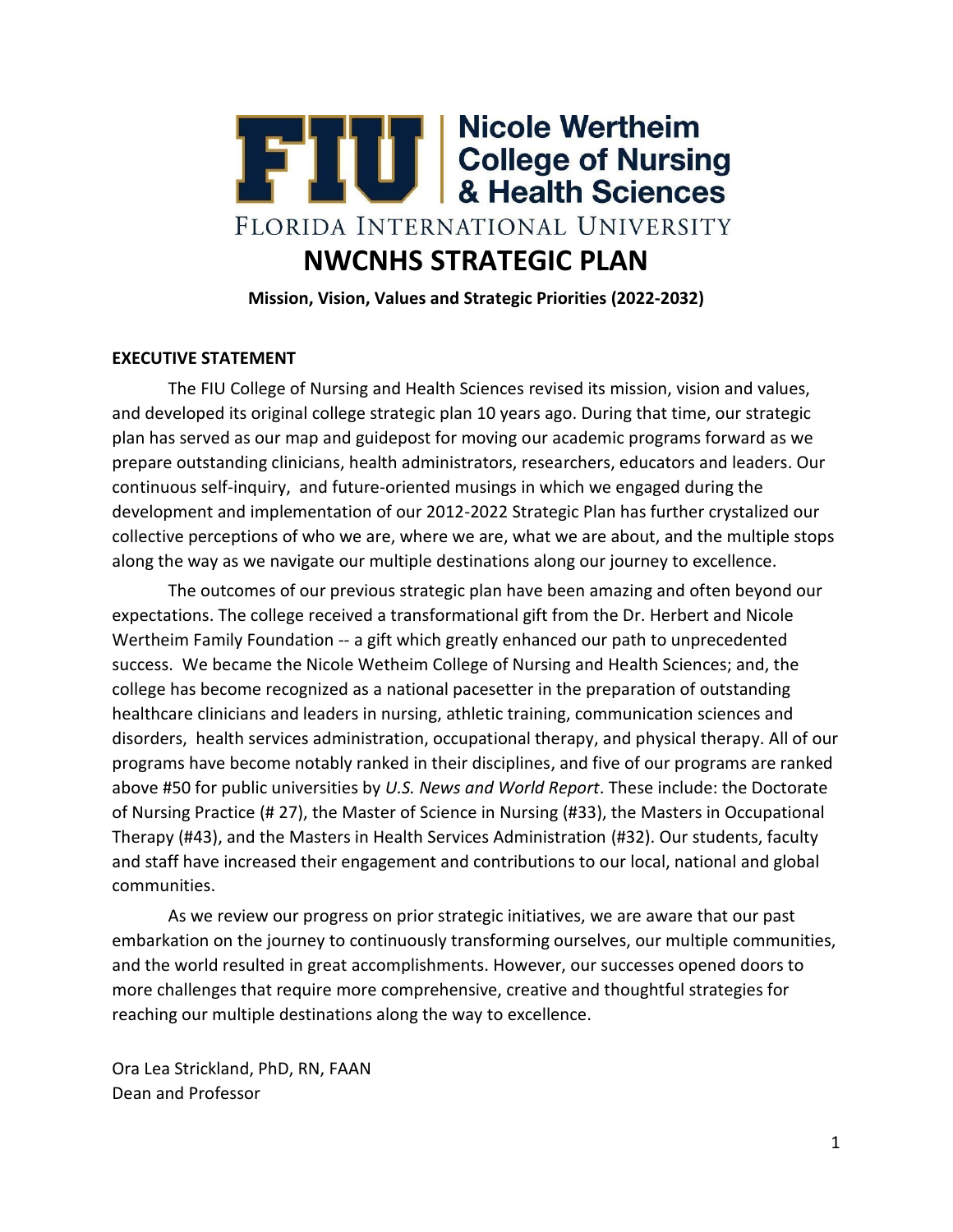## **NWCNHS MISSION**

#### Our mission is:

To prepare diverse healthcare professionals who are providers and leaders in the delivery of high quality, accessible, culturally-competent, and compassionate care within in a highly technological and global environment.

To teach, conduct research and practice in service to the community through inter-professional collaboration.

To create, promote, expand and validate scientific knowledge and evidence-based practice through interdisciplinary research.

#### **NWCNHS VISION**

The vision of the NWCNHS is to be globally recognized as the higher education destination organization that is innovative, inquiry-driven and technologically advanced; drawing diverse top-class faculty, students, staff and others for positive transformation of society with a focus on the health care needs of underserved populations.

#### **NWCNHS VALUES**

- TRUTH
- FREEDOM
- RESPECT
- **•** RESPONSIBILITY
- EXCELLENCE
- COMPASSION
- CARING
- **•** INNOVATION
- INTEGRITY
- CULTURAL COMPETENCE
- COLLABORATION

#### **NWCNHS MOTTO:**

We are fueled by intellect; driven by innovation and caring.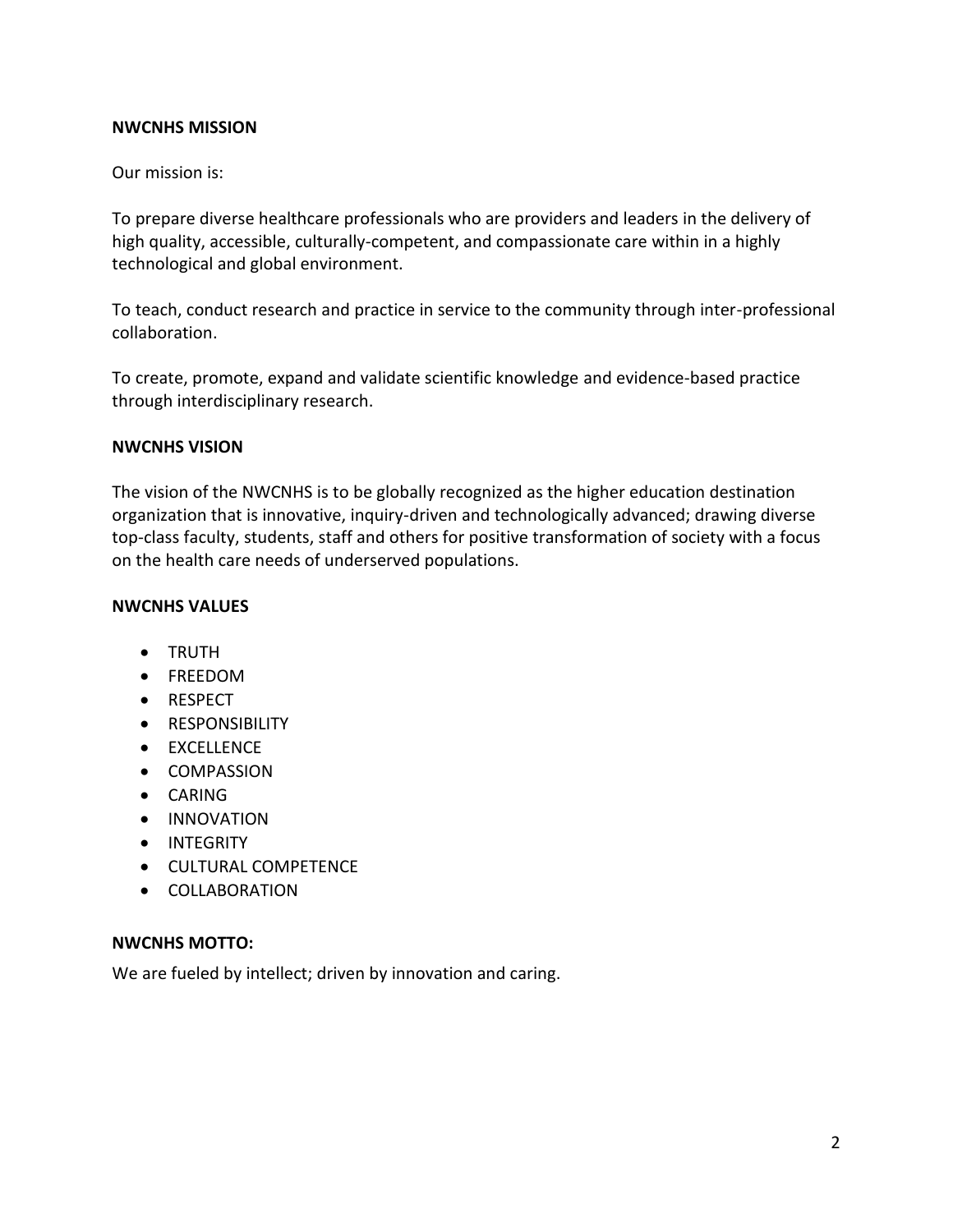## **NWCNHS STRATEGIC PRIORITIES**

## **1. Execute outstanding educational programs**

## *Ongoing/Continuous indicators:*

- All curricula are consistent with professional accreditation and practice standards.
- All program reviews, monitoring and evaluation processes are fully operational.

## *Success Indicators: 3-Year Goals AY 2022-2025*

- Refine infrastructure/system for continuous review of programs to ensure they meet professional accreditation standards and maintain high quality.
- Integrate concepts of determinants of health, social justice, genetics/epigenetics/genomics, immunology, cultural humility, compassionate care, cultural competency, ethics, health policy, informatics/technology, leadership, professionalism, and research across all program curricula.
- Integrate determinants of health into interprofessional curriculum components across all curricula.
- Identify areas the college will focus on for micro credentialing (e.g., leading to certification and/or credit) within an identified area such as human trafficking, determinants of health, inclusivity, opioid issues.
- Obtain approval for a PhD program track in rehabilitation sciences.
- Identify viable collaborations for advanced practice nursing residency programs (e.g., joint appointment).
- Incorporate educational determinants into curricula to foster student centered learning approaches and activities and develop a personalized educational experience.
- Increase scholarliness of curricular activities that promote scientific engagement of students with faculty in research, publications, and presentations.
- Integrate diversity, equity, and inclusion processes into college policies related to program operations and management, student recruitment, faculty recruitment, and the development of a culture of belonging and inclusiveness.

# *Success Indicators: 5-Year Goals AY 2022-2027*

- Implement a minimum of two micro credentialing certification/credits offerings.
- Implement the PhD program track in rehabilitation sciences. (Identify and admit students into the PhD program track in rehabilitation sciences in addition to the Nursing PhD.)
- Determine the feasibility of offering nurse midwifery and neonatal intensive care programs within the college.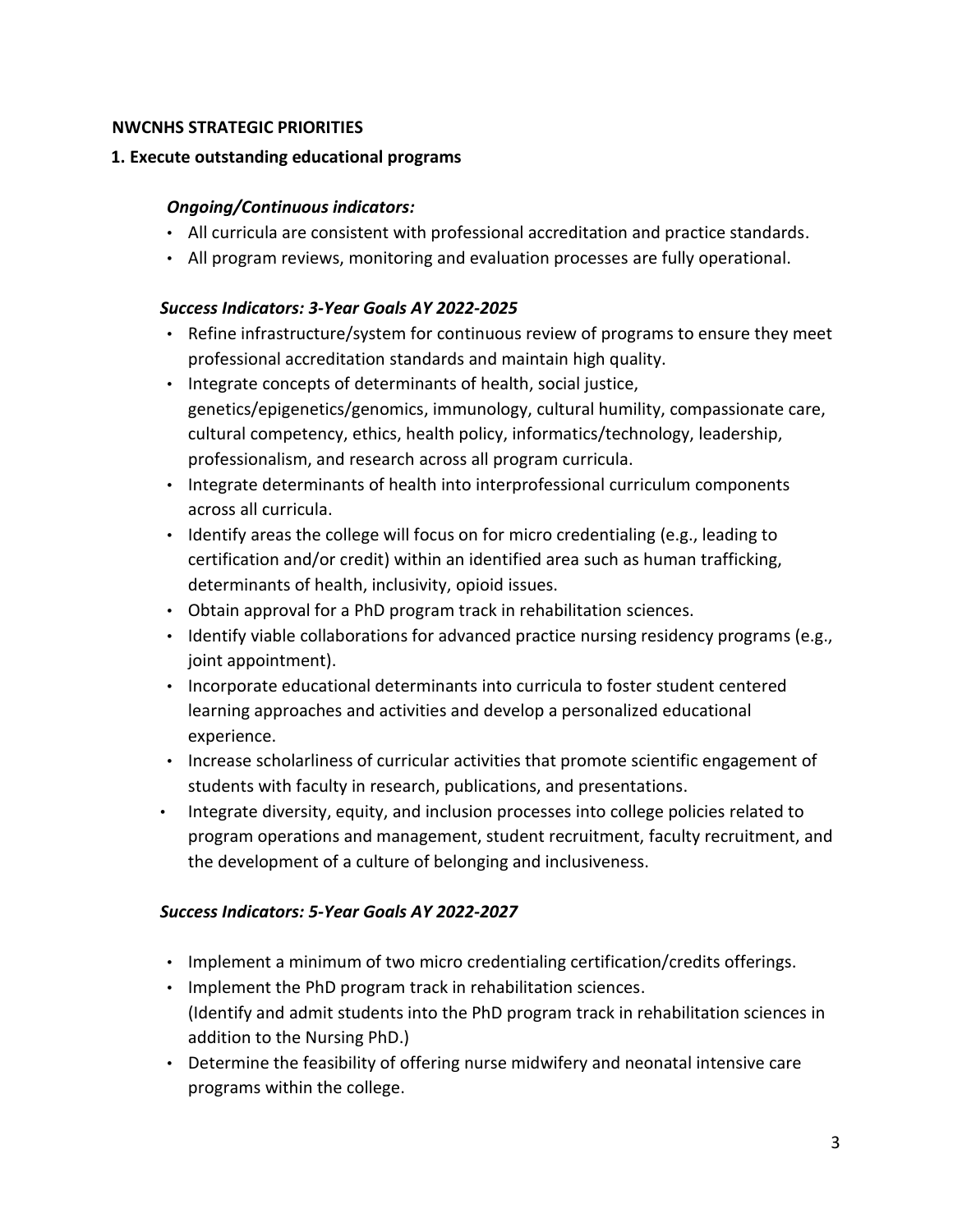- Implement practical models for advanced practice nursing residency programs.
- Assess the feasibility of interprofessional curriculum components that are integrated across all disciplines and programs.
- Establish student-centered learning approaches across all college programs.
- Twenty-five percent of college programs will be ranked among the top 50; and 50% will be ranked among the top 100 for public universities within their discipline in the nation.
	- o Ranking based on *U.S. News and World Report* or other nationally recognized ranking bodies.

## *Success Indicators: 10-Year Goals AY2022-2032*

- Fifty percent of college programs will be ranked among the top 50; and 75% will be ranked among the top 100 for public universities within their discipline in the nation.
	- o Ranking based on *US News and World Report* or other nationally recognized ranking body.
- Integration of interprofessional curriculum components will be evident across programs and will be reflected in faculty and student publications, research, and scholarly contributions globally.
- Residency programs will be established in specialty areas (e.g., nurse practitioner adult-gerontology, pediatrics, mental/behavioral health).

# **Key Metrics: Priority 1**

# **Student Enrollment Statistics for Each Program**

- Admission rates for each semester
- Enrollment statistics for each semester
- New student enrollment statistics for each semester
- Retention rates for each semester

# **Course-Related Statistics for Each Program**

- Course enrollment each semester
- Percentage of full-time vs. part-time students each semester
- Number of credit hours offered on-ground each semester
- Number of credit hours offered on-line each semester
- Average course evaluation rating by discipline: On-ground, on-line courses each semester
- Number of students who participated in global health courses
- Crosswalk table of where identified determinants of health are located in curriculum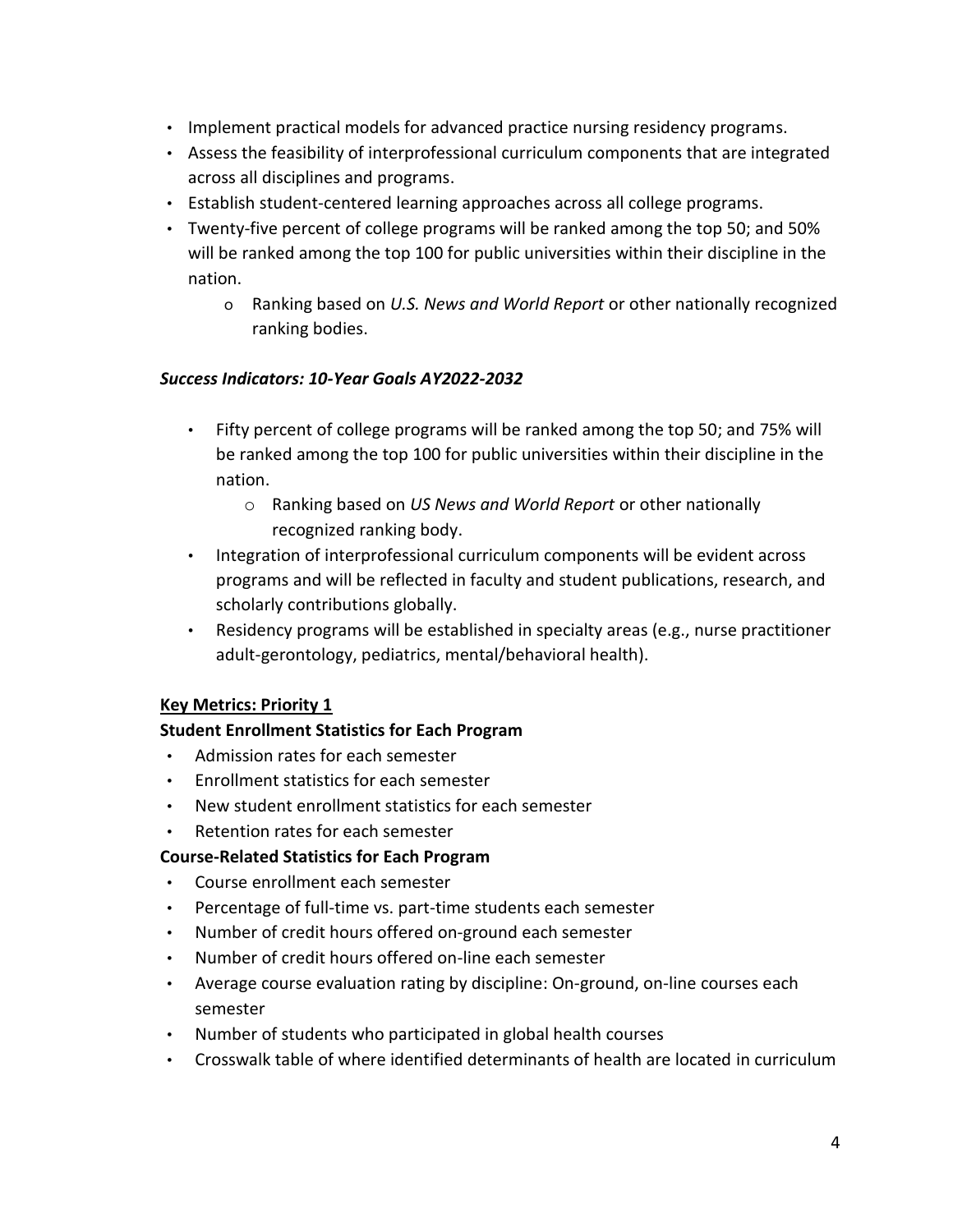# **Annual Graduation Statistics for Each Program**

- Graduation rates for each semester
- Graduation rates in four years or less (Undergraduate only)
- Graduation rates in six years or less (Undergraduate only)
- Number of degrees awarded
- Percentage of new graduates who would recommend their program to others
- Percentage of new graduates employed in the first year of graduation
- Number of graduates with jobs or attending graduate programs within the first year of graduation
- Salaries of employed graduates upon graduation
- Number of new graduates continuing their education in:
	- o Graduate study
	- o Other education
- Program National Ranking(s)

# **2. Hire, develop, and retain excellent faculty and staff**

# *Ongoing/Continuous indicators:*

- Review faculty and staff salaries for equity on an annual basis.
- Conduct annual faculty reviews for faculty members' potential to be recognized as a fellow or to receive national and international honorific awards in their disciplines.
- Conduct annual faculty reviews for faculty members' potential for promotion and/or tenure.
- Review NWCNHS faculty and staff annually (by college committee) for faculty and staff awards.
- Identify recruitment needs for each department within the college and determine an appropriate mix of faculty (e.g., faculty student ratios, faculty specialties, degrees, tenure, faculty rank) annually.

# *Success Indicators: 3-Year Goals AY 2022-2025*

- Recruit tenured and tenure earning faculty at various ranks.
- Develop a diversity, equity, and inclusion process to review and recommend policies and changes in policies related to College and program operations and management, faculty and staff recruitment and screening, and to develop a culture of belonging and inclusiveness.
- Provide at least one educational program for NWCNHS staff and faculty development annually.
- Provide support for faculty and staff to present at professional workshops, conferences, and other development activities.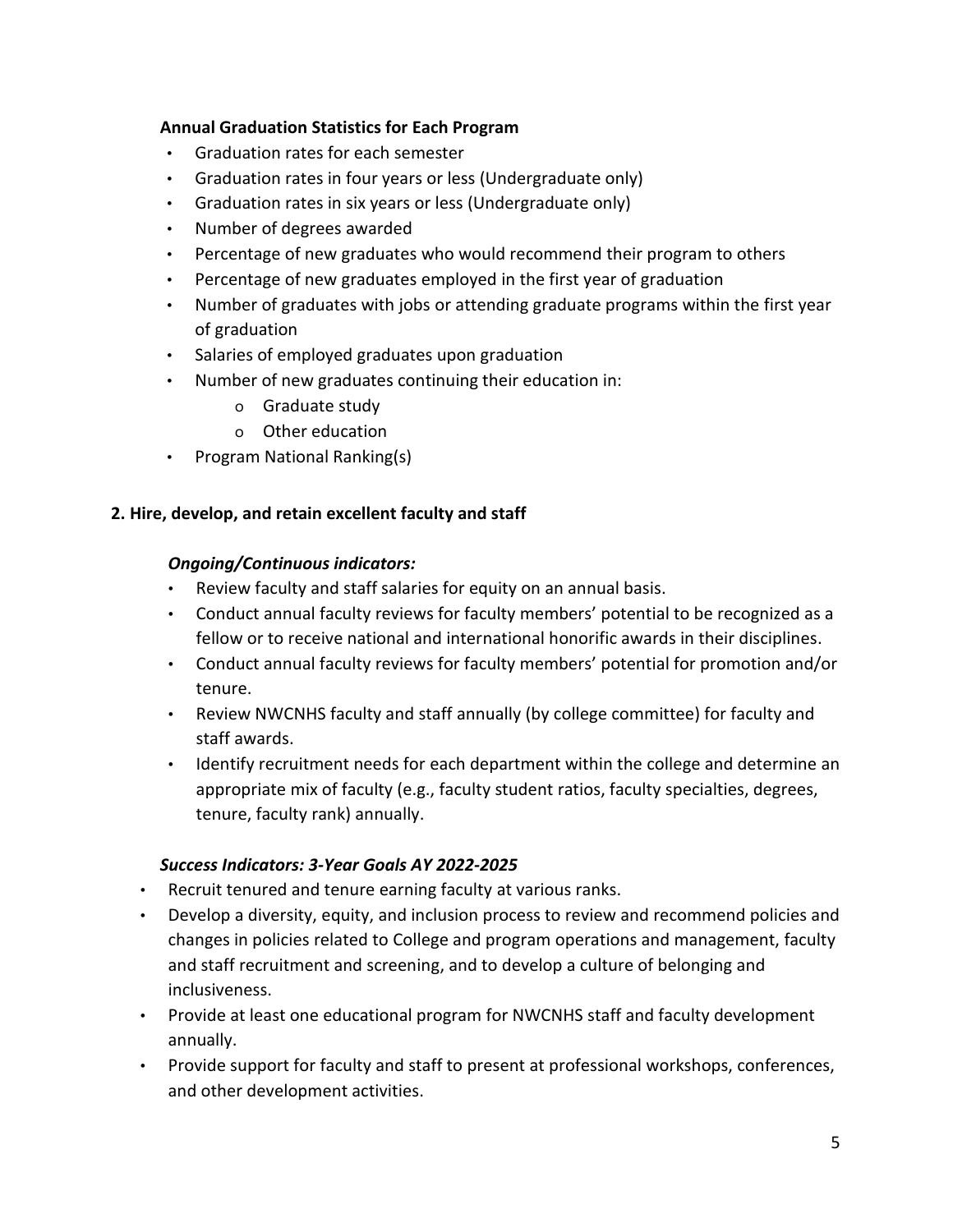- Obtain research resources that facilitate and support research program development of junior faculty.
- Develop research core areas in: gerontology, maternal-child/family health, chronic disease prevention and care, and rehabilitation sciences and care.
- Continue to implement the research and publication initiatives.
- Continue to implement the mentoring program for tenure/tenure earning and clinical faculty.
- Fill faculty, administration and staff vacancies using processes that ensure diversity, equity, and inclusion.
- Develop a systematic process to identify, nominate, and recognize faculty for honorific and/or local, state, regional, national, and international awards.

## *Success Indicators: 5-Year Goals AY 2022-2027*

- Faculty composition will be 60% tenure-earning/tenured to 40% clinical faculty.
- Faculty will be 100% doctoral prepared.
- At least 25% of faculty will be recognized as distinguished scholars within their discipline.
- At least two additional endowed chairs and/or faculty scholar professorships (totaling 6) will be held by outstanding NWCNHS faculty members.
- At least one distinguished visiting professorship will be appointed.
- At least one outstanding visiting faculty member will be appointed to an endowed lectureship in the college.

## *Success Indicators: 10-Year Goals AY 2022-2032*

- Thirty percent (30%) of our faculty will be recognized as distinguished scholars within their discipline.
- Four additional endowed chairs and/or faculty scholar professorships (totaling 7) will be funded by new incremental donor contributions. Of those, at least 2 will be research-focused.
- A minimum of 25% of faculty will be engaged in international scholarly activities.
- NWCNHS faculty differentiated teaching assignments will be equitable with the other colleges throughout the university
	- $\circ$  3/3 for clinical faculty
	- o 2/2 for tenured/tenure earning faculty
- Tenured and tenure-earning faculty will support a minimum of 30% of their salary via outside grants each year.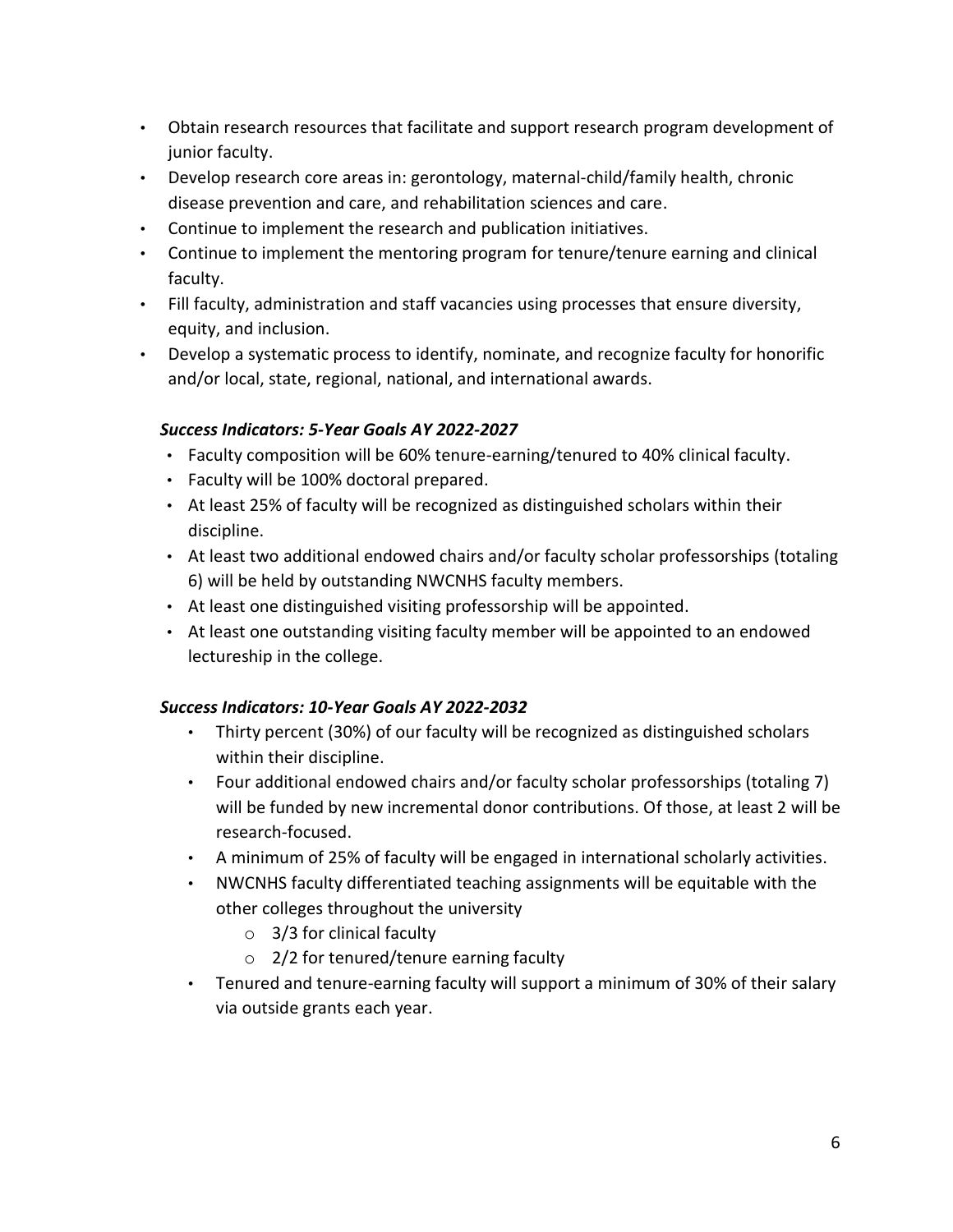# **Key Metrics: Priority 2**

# **Faculty by Department or Discipline**

- Number/percentage of faculty that are tenured, on tenure track, on clinical track
- Number/percentage of faculty with academic doctorates (i.e., PhD, EdD, DSc).
- Number/percentage of faculty with professional doctoral degrees
- Number of faculty vacancies
- Number of international post-doctoral fellows
- Number of post-doctoral fellows
- Number of faculty involved in NWCNHS Mentoring program
- Number of faculty involved in NWCNHS Research Initiative
- Number of faculty involved in NWCNHS Publication Initiative

# **Faculty Honorific Awards by Department or Discipline**

- Number of faculty awards: Local, state, regional, national
- Number of faculty fellows in honorary societies
- Number of faculty academy members/fellows by discipline (e.g., Nursing: AAN, IOM; CSD: AHSA; OT: AOTA)

# **Other Metrics**

- Number of administrative vacancies
- Number of staff vacancies
- Number of staff involved in educational programs and workshops

# **3. Increase research/scholarship productivity**

# *Ongoing/Continuous indicators:*

- Recruit and develop faculty that contribute to the University's Preeminent and Emerging Preeminent areas, such as: Centers for Children and Families; Global Forensics and Justice Center.
- Recruit and develop faculty that contribute to NWCNHS research priorities such as: chronic disease prevention and care, disease prevention and family health, community mental health, cancer prevention and care, rehabilitation science and care.

# *Success Indicators: 3 Year Goals AY 2022-2025*

- At least four R01 -level or major grant proposals with budgets above \$1 million will be submitted to governmental agencies, e.g., NIH, HRSA, NSF and/or foundations; and at least 8 other grant proposals with budgets above \$100,000 will be submitted each semester (or 24 a year).
- On average each clinical faculty member will publish (as primary or co-author) at least one refereed manuscript annually.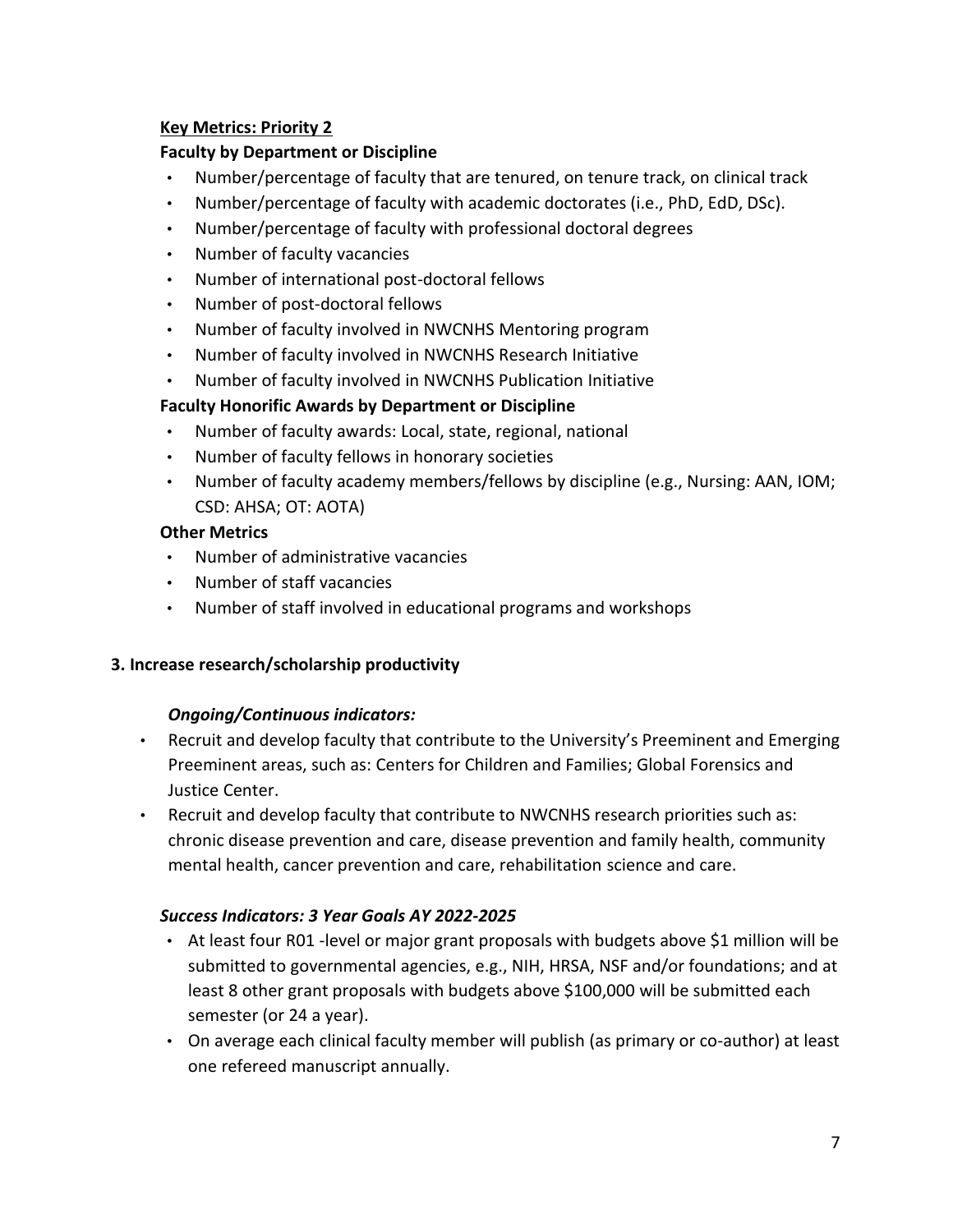- On average each tenured and tenure-earning faculty member will publish at least 3 refereed data-based or theoretical manuscripts annually.
- On average each faculty member will present at least one refereed presentation at a national or international conference annually.
- On average at least one faculty member in the college will receive a distinguished recognition for their scholarly achievements in at least one of the following areas: teaching, practice, research, or service from an external national or international organization.
- Each Faculty member will be involved in at least two interprofessional and/or interdisciplinary research, scholarship and creative activities within the college and/or across the university.
- All Faculty will document their scholarship using national platforms (e.g., Research Gate)

# *Success Indicators: 5-Year Goals AY 2022-2027*

- At least four R01 -level grants of \$1 million or more will be awarded by governmental agencies, e.g., NIH, HRSA, and NSF.
- At least one NIH-funded research center of excellence grant will be awarded.
- At least ten foundation grants of \$200,000 or more will have been awarded.
- On average each tenured and tenure-earning faculty will have published three databased or theoretical manuscripts annually.
- On average each clinical faculty member will have published one refereed manuscript (as primary author or co-author) annually.
- On average each faculty member will present at least one refereed presentation at a state, regional, national, or international conference.
- At least two faculty members will receive distinguished recognition for their scholarly achievements at the state, regional, national, or international level in each of the following areas: teaching, practice, research, and service.
- At least 5 faculty members will author or co-author active books.
- At least one graduate student will become an endowed graduate fellow.

# *Success Indicators: 10-Year Goals AY 2022-2032*

- NWCNHS will be ranked among the top 50 in NIH funding among colleges/schools of nursing and health sciences.
- At least two NIH-funded research centers of excellence grants will have been awarded.
- At least two program-level National Research Service Award grants will have been awarded.
- At least 20 Foundation grants of \$200,000 or more will have been awarded.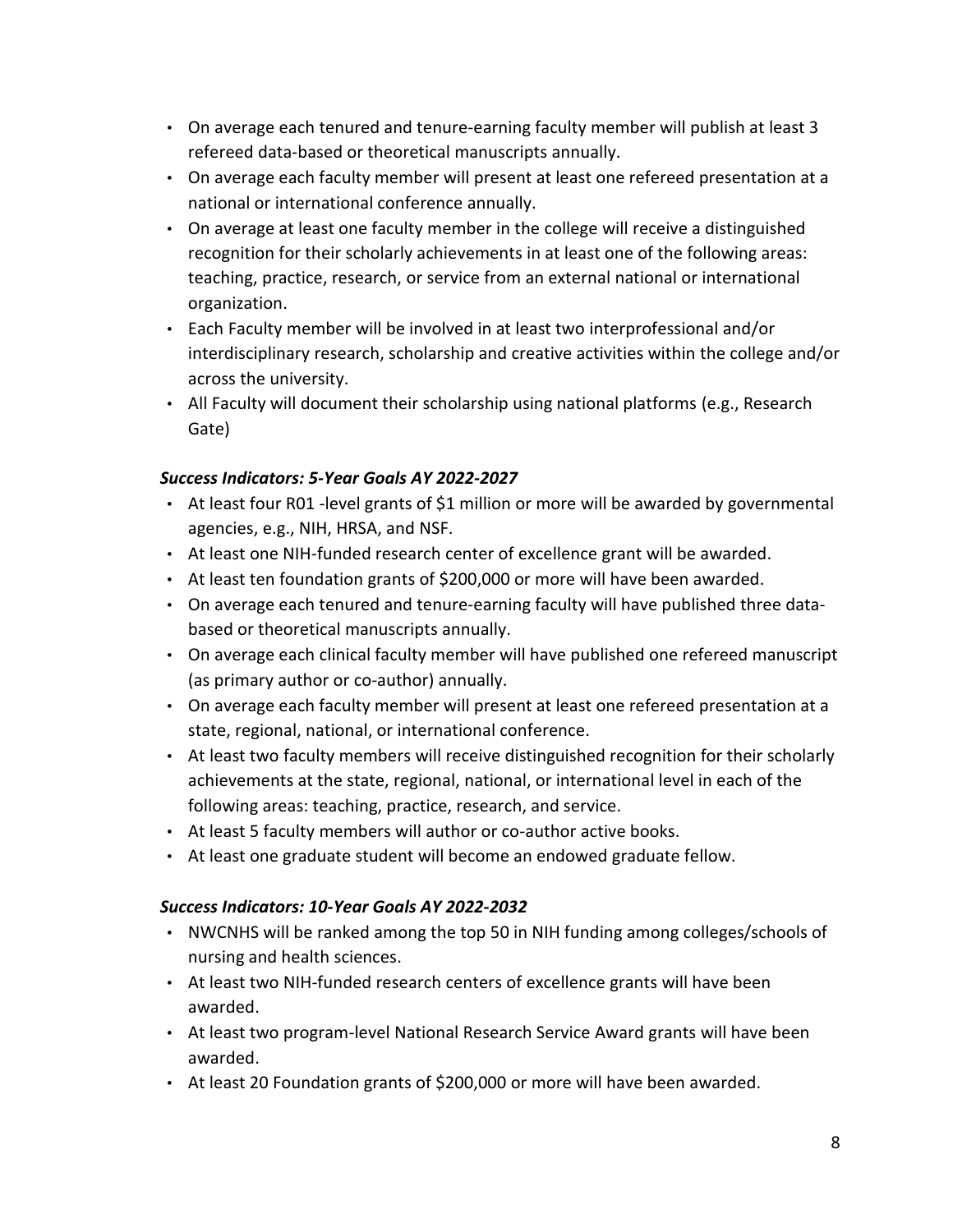- All clinical faculty members will have published two manuscripts on average annually.
- All tenured and tenure-earning faculty will have published four data-based or theoretical manuscripts on average annually.
- On average each faculty member will present at least one-refereed presentation at a national or international conference annually.
- At least three faculty members will receive distinguished recognition for their scholarly achievements at the state, regional, national, or international level in each of the following areas: teaching, practice, research, and service.
- Faculty will lead at least two interprofessional and/or interdisciplinary research, scholarship, and creative activities within college and across the university.
- NWCNHS will maintain a total of 10 endowed chairs or professorships.
- NWCNHS will maintain a total of 3 distinguished visiting professorships, endowed lectureships, and an endowed graduate fellowship.
- NWCNHS will have developed a college innovation center to encourage new and effective approaches, products, and instrumentation for healthcare.
- NWCNHS faculty members will hold at least 4 patents.
- At least 5 faculty members will continue to author or co-author active books.

# **Key Metrics: Priority 3**

# **Faculty Research and Scholarship by Department or Discipline**

- Percentage of faculty who have won new and competitive funding as PI by type of grant: NIH, HRSA, Foundation, Training or Other
- Grants per faculty member (based on PI): Total, NIH, HRSA, Foundation, Training or Other
- Grant dollars won per faculty member as PI: NIH, HRSA, Foundation, Training or Other
- Dollars per grant type: Total, NIH, HRSA, Foundation, Training or Other
- Number of journal articles published by faculty members: Total, first author, collaborating author(s), refereed, non-refereed
- Percentage of journal articles published by faculty members: Total, first author, collaborating author(s), refereed, non-refereed
- Number of book chapters authored by faculty members: Total, first author, collaborating author(s)
- Percentage of faculty members authoring book chapters
- Number of books authored or edited by faculty member
- Percentage of faculty who authored or edited a book
- Number of faculty podium presentations: International, national, regional, refereed, un-refereed, invited
- Percentage of faculty giving podium presentations: International, national, regional, refereed, un-refereed, invited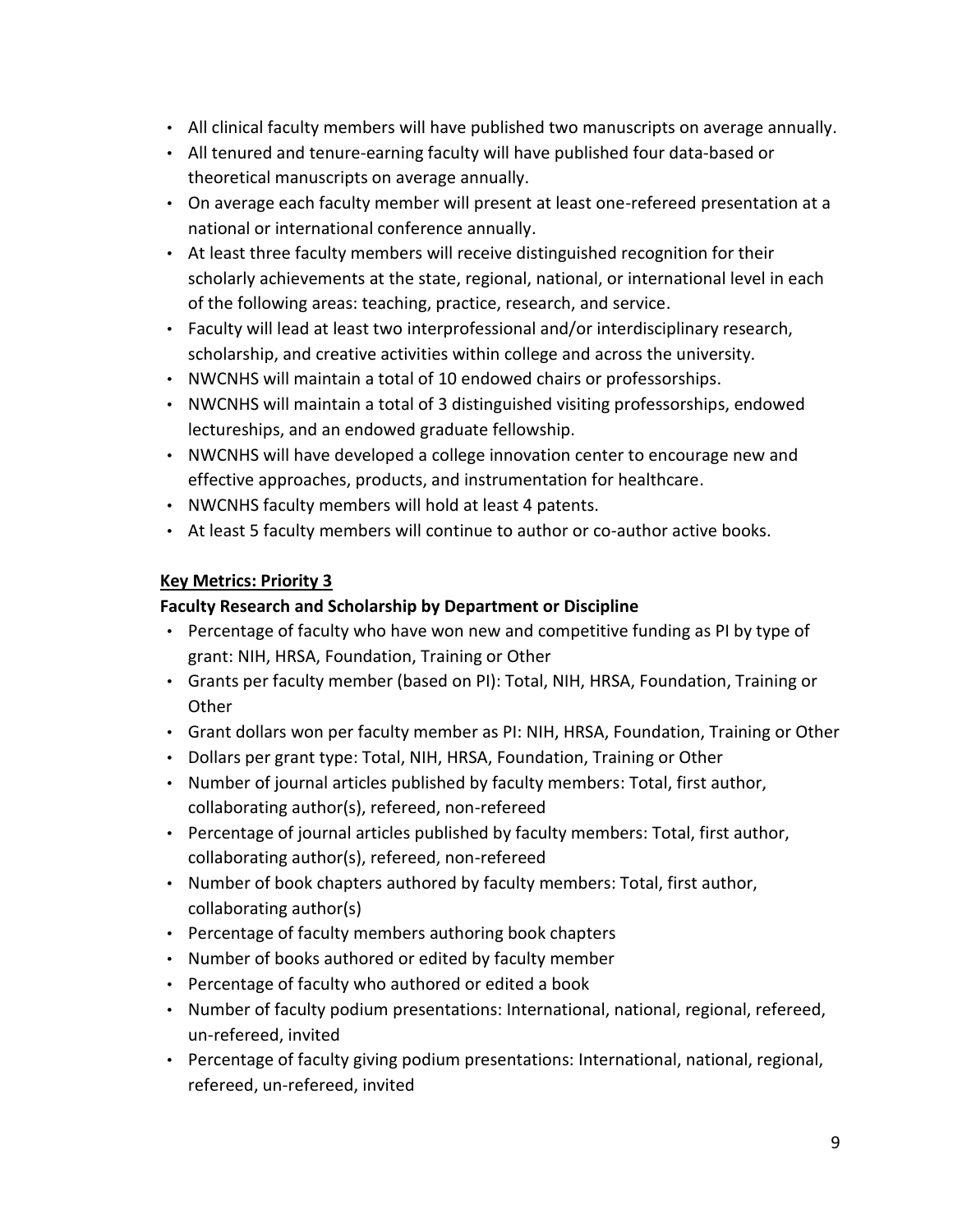- Number of faculty poster presentations: International, national, regional, refereed, un-refereed
- Percentage of faculty members presenting posters: International, national, regional, refereed, un-refereed
- Number of faculty patents.

## **4. Optimize professional licensure and certification at graduation**

### *Ongoing/Continuous indicators:*

- Remediate students identified to be at risks for failing certification or licensure examinations through testing at program mid- and endpoints for each discipline.
- Monitor student learning outcomes utilizing the Panther Success Network each semester.
- Student licensure and certification first-time pass rates will be within five points of the national average at minimum.

### *Success Indicators: 3-Year Goals AY 2022-2025*

• At least 94% of students that graduate from clinical programs will take and pass licensure or certification examination within 6 months of graduation.

# *Success Indicators: 5-Year Goals AY 2022-2027*

• At least 96% of students that graduate from clinical programs will take and pass licensure or certification examination within 6 months of graduation.

### *Success Indicators: 10-Year Goals AY 2022-2032*

• Licensure and certification first-time pass rates will be 100% within 6 months of graduation.

#### **Key Metrics: Priority 4**

# **Annual Licensure and Certification Pass Rates**

- First-time pass rates by discipline
- Nursing: UG NCLEX pass rates (Generic, FEP)
- Nursing: Nurse Practitioner Certification for adult, family, and pediatric programs
- OT licensure
- AT licensure
- PT licensure
- CSD licensure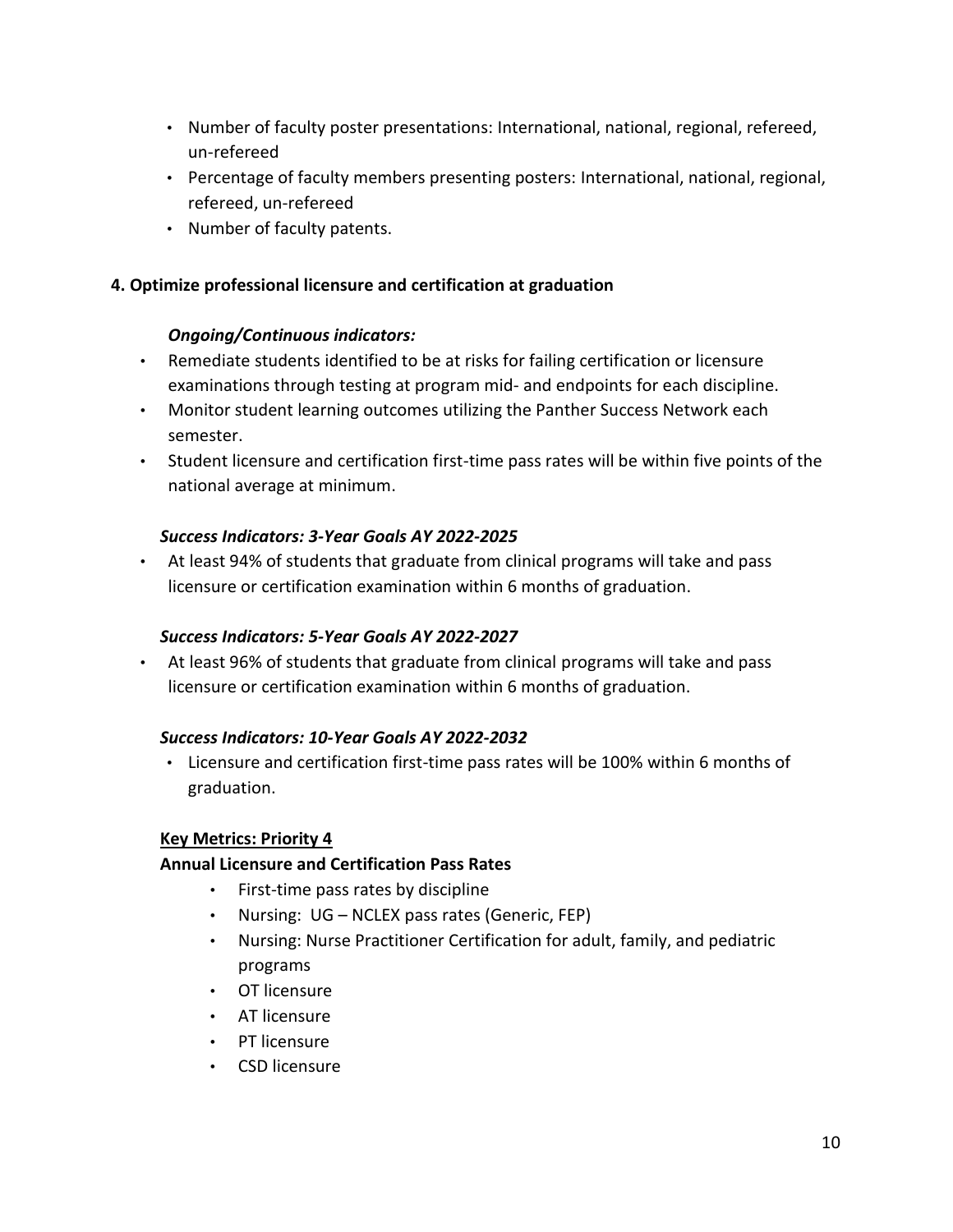# **5. Implement faculty practice for primary care and community-based settings**

# *Success Indicators: 3 Year Goals AY 2022-2025*

- Develop NWCNHS faculty practice models.
- Create opportunities for clinical faculty to practice.
- Develop successful faculty practice healthcare reimbursement models for NWCNHS clinical disciplines.
- Develop clinical partnerships and practice models that are financially viable.

# *Success Indicators: 5-Year Goals AY 2022-2027*

- NWCNHS faculty practice models will be implemented within the community.
- NWCNHS-managed clinics will be developed.
- Collaborative practice with community-based organizations will be established.
- NWCNHS teaching and research missions will be integrated in collaborative faculty practice settings.
- Grants and funding will be obtained for faculty practice initiatives.

## *Success Indicators: 10-Year Goals AY 2022-2032*

- Faculty practice models will be fully implemented.
- NWCNHS-managed clinics will be revenue generating and/or self-sustaining.
- Over 50% of NWCNHS clinical faculty will participate in practice.
- Students will participate in learning experiences in collaborative faculty practice settings.
- Faculty and students will engage in scholarly activities and conduct research in collaborative faculty practice settings.

# **Key Metrics: Priority 5**

- Number of faculty involved in faculty practice: Total, FIU practice & non-FIU practice
- Percentage of faculty involved in faculty practice: Total, FIU practice & non-FIU practice
- Number of NWCNHS-run clinics
- Client volume in NWCNHS-run clinics
- Number and source of major grants (\$1 million or more) awarded that support faculty practice
- Number and source of other grants and gifts awarded that support faculty practice
- Total amount of grant funds awarded that support faculty practice
- Total amount of funds from gifts received for faculty practice
- Total amount of revenue obtained from practice services provided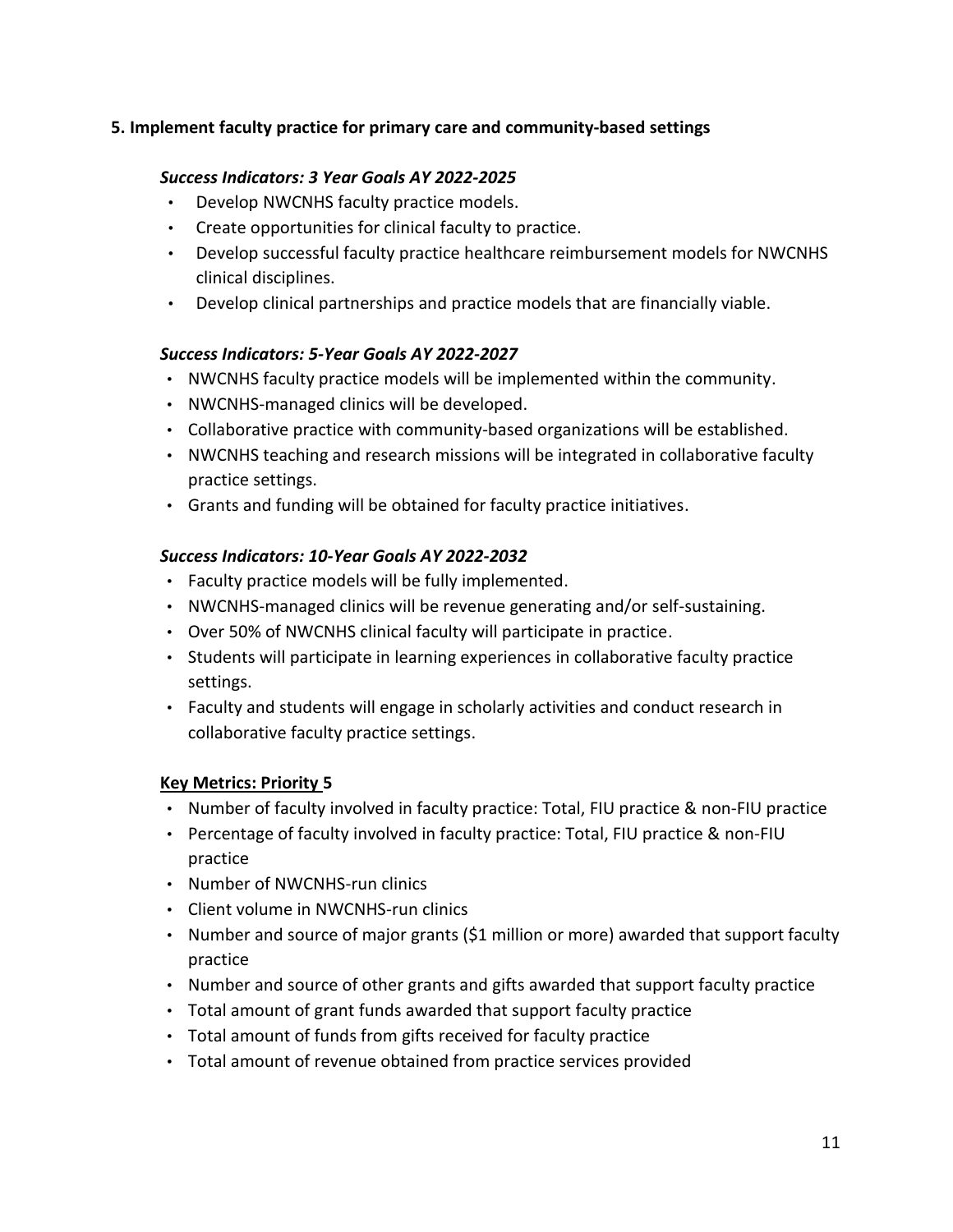# **6. Enhance faculty, staff, and student community engagement**

# *Success Indicators:* **3-Year Goals** *AY* **2022-2025**

- Develop a NWCNHS community engagement strategy.
- Establish an alumni and community partners recognition mechanism.
- Recognize outstanding NWCNHS alumni and community partners annually.
- Support and document faculty and student community engagement activities in collaboration with the University Office of Engagement.

## *Success Indicators: 5-Year Goals AY2022-2027*

- A NWCNHS Community Engagement Committee will facilitate, monitor, and document faculty, staff, and student engagement activities.
- Alumni relations staff will expand.
- A minimum of 25% of faculty, staff and students will be involved in community engagement activities.
- Continue to recognize outstanding NWCNHS alumni and community partners annually.

## *Success Indicators: Year Goals AY 2022-2032*

- A NWCNHS Community Engagement Committee will continue to facilitate, monitor, and document faculty, staff, and student engagement activities.
- A minimum of 30% of faculty, students and staff will be engaged in community activities.
- Continue to recognize outstanding NWCNHS alumni and community partners annually.

## **Key Metrics: Priority 6**

## **Faculty Community Engagement by Department or Discipline**

- Number and percentage of faculty and staff involved in engagement activities
- Number and percentage of students involved in engagement activities
- Nature and types of engagement activities
- Annual cost of community engagement activities
- Nature and number of community, student, and faculty outcomes from engagement activities (e.g., vaccines administered, screenings done, number of community members taught, etc.)
- Number and citation of faculty and/or student publications resulting from community engagement
- Number and citations of faculty and/or student publications resulting from community engagement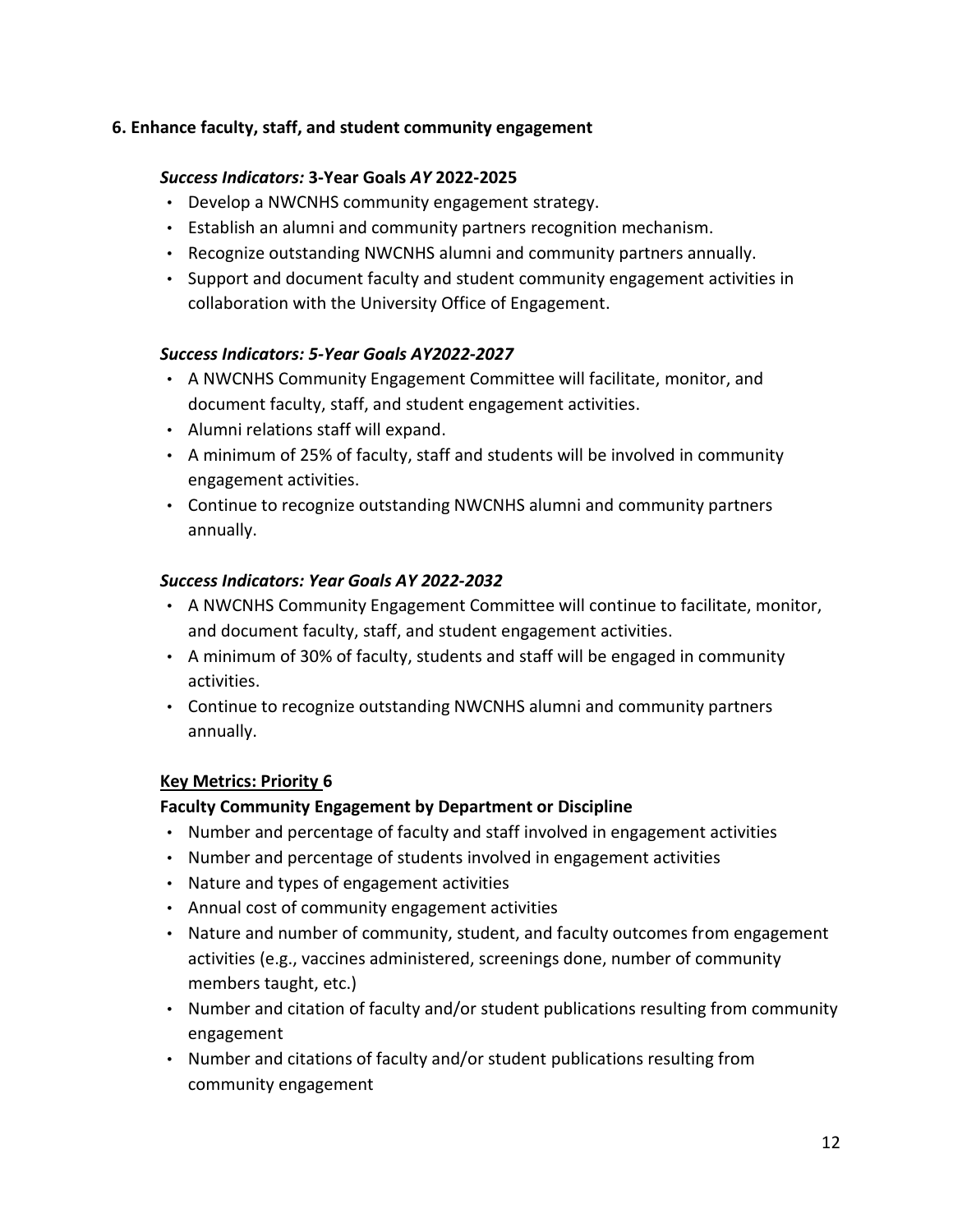• Number of media articles resulting from community engagement activities (newspaper articles, social media postings, etc.)

# **7. Expand global initiatives**

### *Success Indicators: 3-Year Goals AY 2022-2025*

- Expand global health courses and internships.
- Offer at least one post-doctoral experience to an international fellow.
- Faculty will offer consultation in the areas of education, practice, service and/or research to enhance at least one health care program abroad annually.
- Faculty will collaborate with COIL to develop and integrate at least one global engagement in the curriculum annually.

### *Success Indicators: 5-Year Goals AY 2022-2027*

- Implement at least one operational global partnership for the development of education, practice, service and/or interdisciplinary partnerships annually.
- Establish a global initiative endowment to support student and faculty engagement in global initiatives.

### *Success Indicators: 10-Year Goals AY 2022-2032*

- Operational partnerships for the development of education, practice, service, and research abroad will be expanded and sustained.
- At least one faculty member will participate in the the Fulbright exchange program.
- Interdisciplinary global partnerships in at least two areas (education, practice, service, or research) will be implemented annually.
- NWCNHS faculty, student and staff expertise in simulation pedagogy will continue to be provided globally or internationally.
- Grants and gifts will continue to be obtained for global initiatives and partnerships.

#### **Key Metrics: Priority 7**

- Number and percentage of faculty engaged in international scholarship activities: Research, teaching, service
- Number and percentage of students engaged in international scholarship activities: Research, teaching, service
- Number and percentage of faculty engaged in consultation abroad
- Nature and types of global engagement activities
- Annual cost of global engagement activities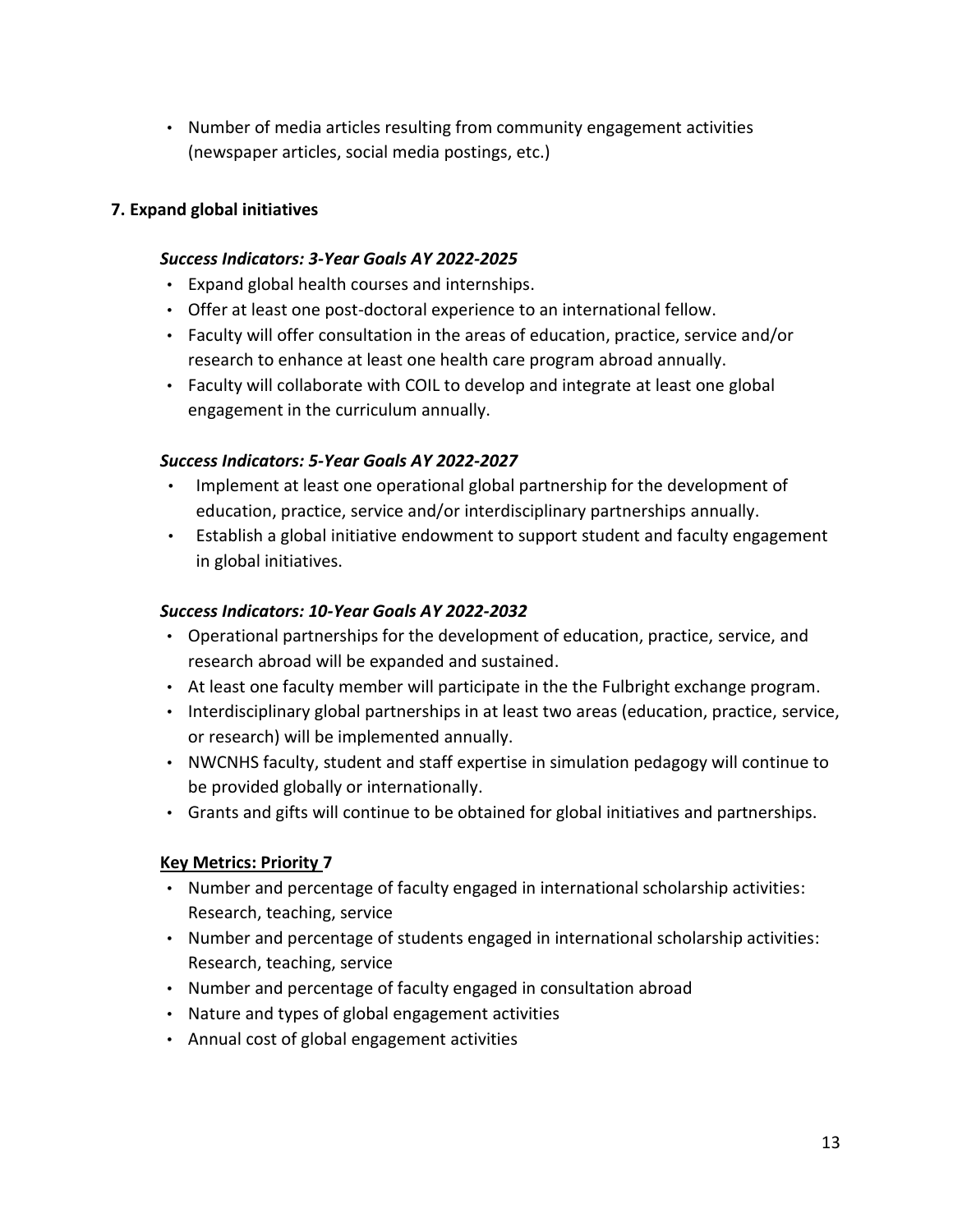- Nature and number of global community, student, and faculty outcomes from engagement activities (e.g., vaccines administered, screenings done, number of community members taught, etc.)
- Annual costs of global initiatives
- Number and citation of faculty and/or student publications resulting from global initiatives
- Number and citations of faculty and/or student publications resulting from global initiatives
- Number of media articles resulting from global initiatives (newspaper articles, social media postings, etc.)

# **8. Enhance NWCNHS fiscal sustainability**

# *Ongoing/Continuous indicators:*

Develop entrepreneurial activities to expand the financial base of the college.

# **Success Indicators: 3- Year Goals** *AY 2022-2025*

- Enrollment and retention in each program will be monitored and maximized.
- The College's annual fundraising total will be a minimum of \$2 million.
- A minimum of 60% faculty/staff will contribute annually to the Ignite campaign.
- Increase NWCNHS alumni contributions to 18% (Note: minimum per university).
- Private gifts for student scholarships will increase by 25% from 2021-2025.
- Private gifts for faculty development, enhancement, and research will increase by 10% from 2021-2025.
- Funds will be obtained for a minimum of two new endowed professorships and/or endowed faculty scholars (total 5).
- Processes will be developed to consistently inform faculty/staff regarding NWCNHS budgetary/fiscal matters.

# *Success Indicators: 5-Year Goals AY 2022-2027*

- The College's annual fundraising total will be a minimum of \$2 million per year.
- A minimum of 75% faculty/staff will contribute to Ignite campaign.
- NWCNHS will attain 25% equivalent auxiliary funds vs. E&G state funding.
- Alumni contributions will increase by 18% (Note: minimum per university 18%).
- All programs with differential tuition (e.g., graduate tuition) will break even financially.
- Funds will be obtained for a minimum of two new endowed professorships and/or faculty scholars (total of 8).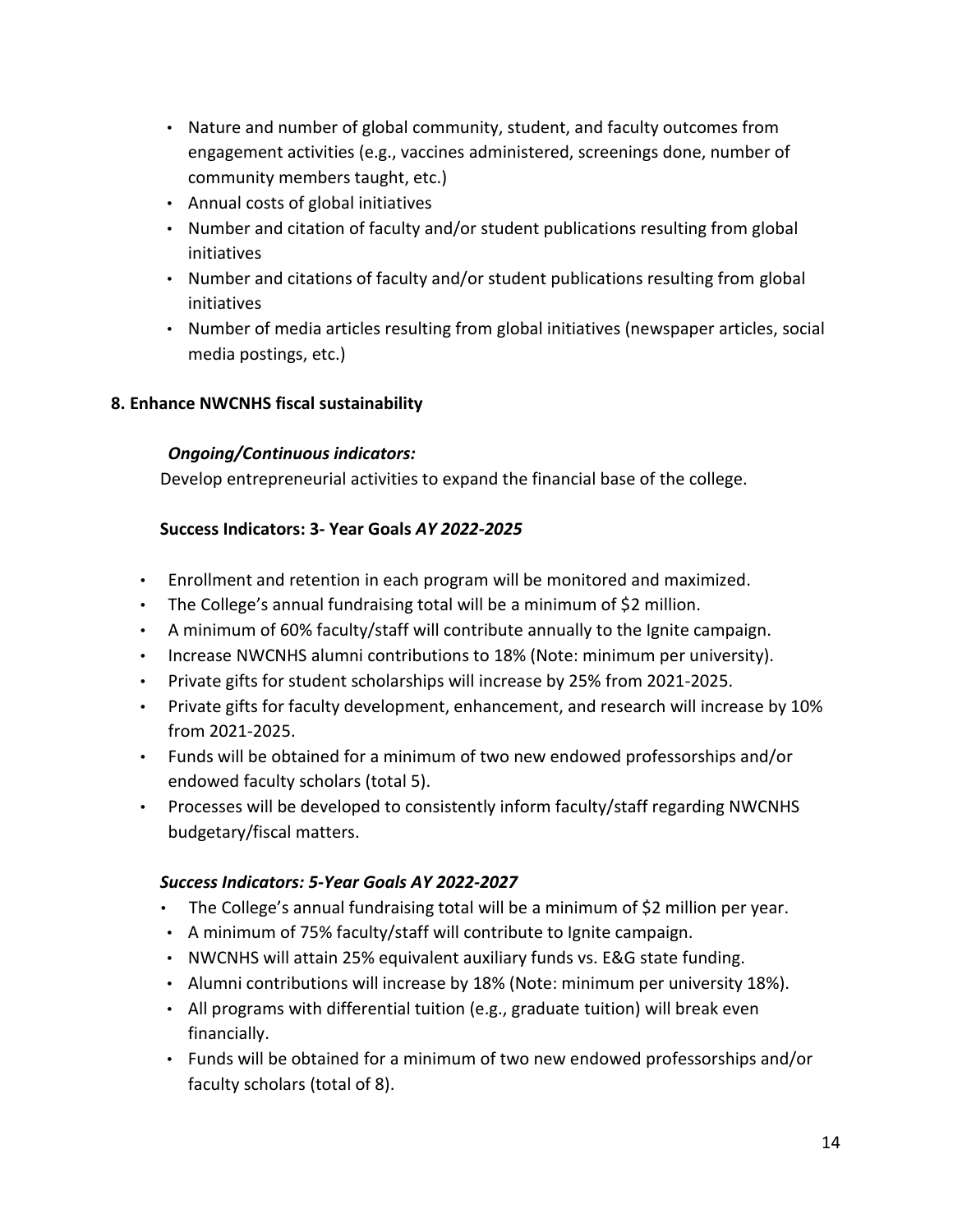- Funds will be obtained for a minimum of one new distinguished visiting professorship of \$500,000.
- Funds will be obtained for a minimum of one Endowed lectureship of \$250,000.
- Funds will be obtained for a minimum of one endowed graduate fellowship of \$250,000.
- The STAR Center will be endowed and named.
- NWCNHS Enterprises will be established and generating a profit.
	- \* Note: These figures are currently university minimums for named professorships:
		- o Endowed Chair \$1.5M
		- o Distinguished Professorship \$1M
		- o Distinguished Visiting Professorship \$500,000
		- o Endowed Lectureship \$250,000
		- o Endowed Graduate Fellowship \$250,000 and above
		- o Faculty Enhancement and Recruitment Endowment \$250,000 and above

# *Success Indicators: 10-Year Goals AY2022-2032*

- Funds will be sought for a minimum of two new endowed professorships and/or faculty scholars (total of 10).
- All programs with differential tuition will at minimum continue to break even financially.
- At least one new revenue stream will be identified that supports the financial sustainability of the college.
- The NWCNHS deanship will be endowed for a minimum of \$2.5 million and named.

# **Key Metrics: Priority 8**

# **Advancement and Development Statistics**

Number and dollar amount of annual gifts received in the following areas:

- Scholarships
- Unrestricted Gifts
- Specified Gifts
- Endowments: New and Existing by Type
- Other Gifts
- Number and dollar amount of contracts that generate income
- Private gifts for student scholarships will increase by 25% (Note: add to metrics # of and dollar amount)